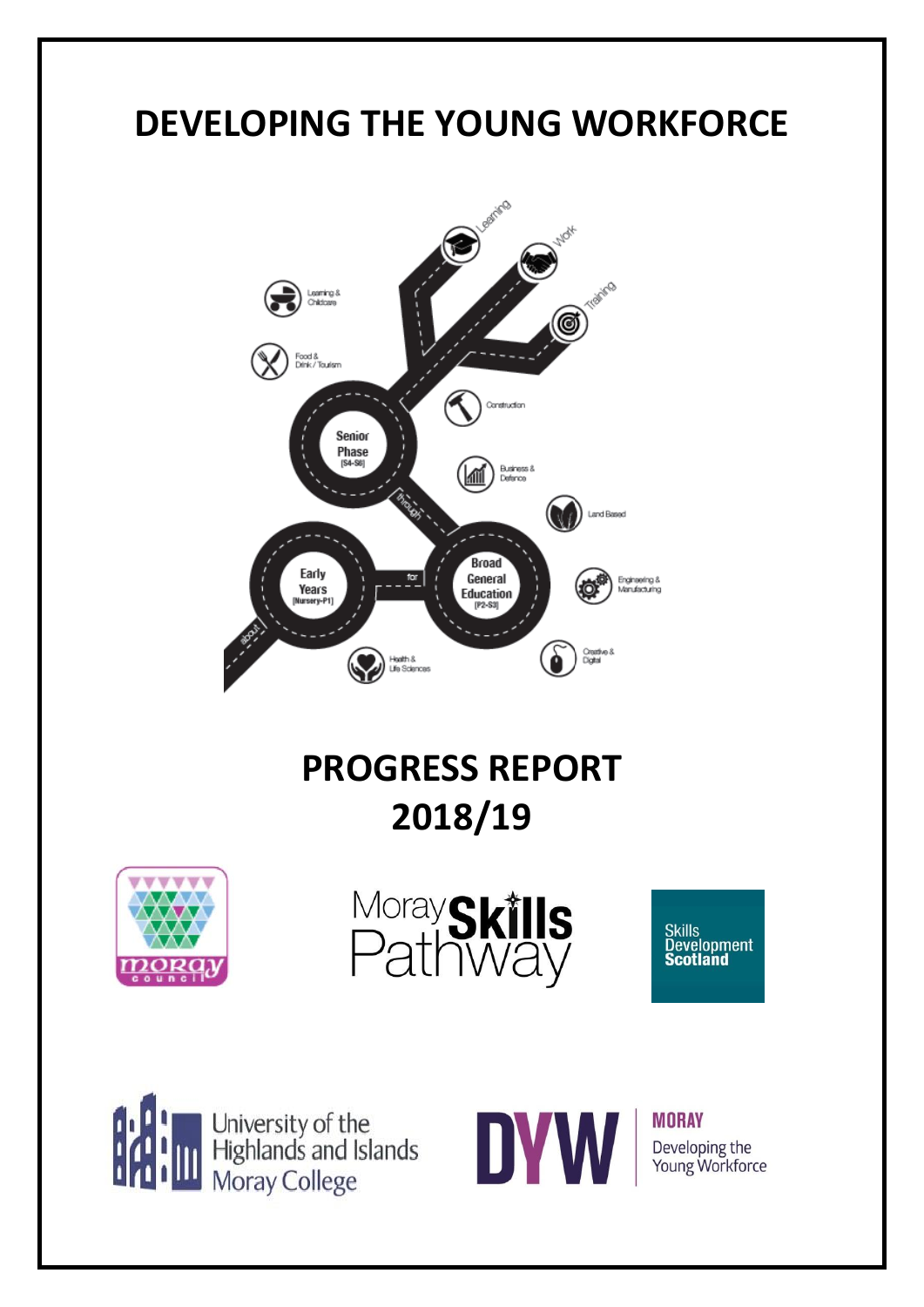## **CONTENTS**

|                                                                       | Page 3  |
|-----------------------------------------------------------------------|---------|
|                                                                       | Page 4  |
| The Vision, Values, Aims and Purpose of the DYW Partnership Group     | Page 5  |
|                                                                       | Page 6  |
|                                                                       | Page 7  |
|                                                                       | Page 10 |
|                                                                       | Page 13 |
| External Validation - Moray Council CLD Inspection and SDS Inspection | Page 14 |
|                                                                       | Page 17 |
|                                                                       |         |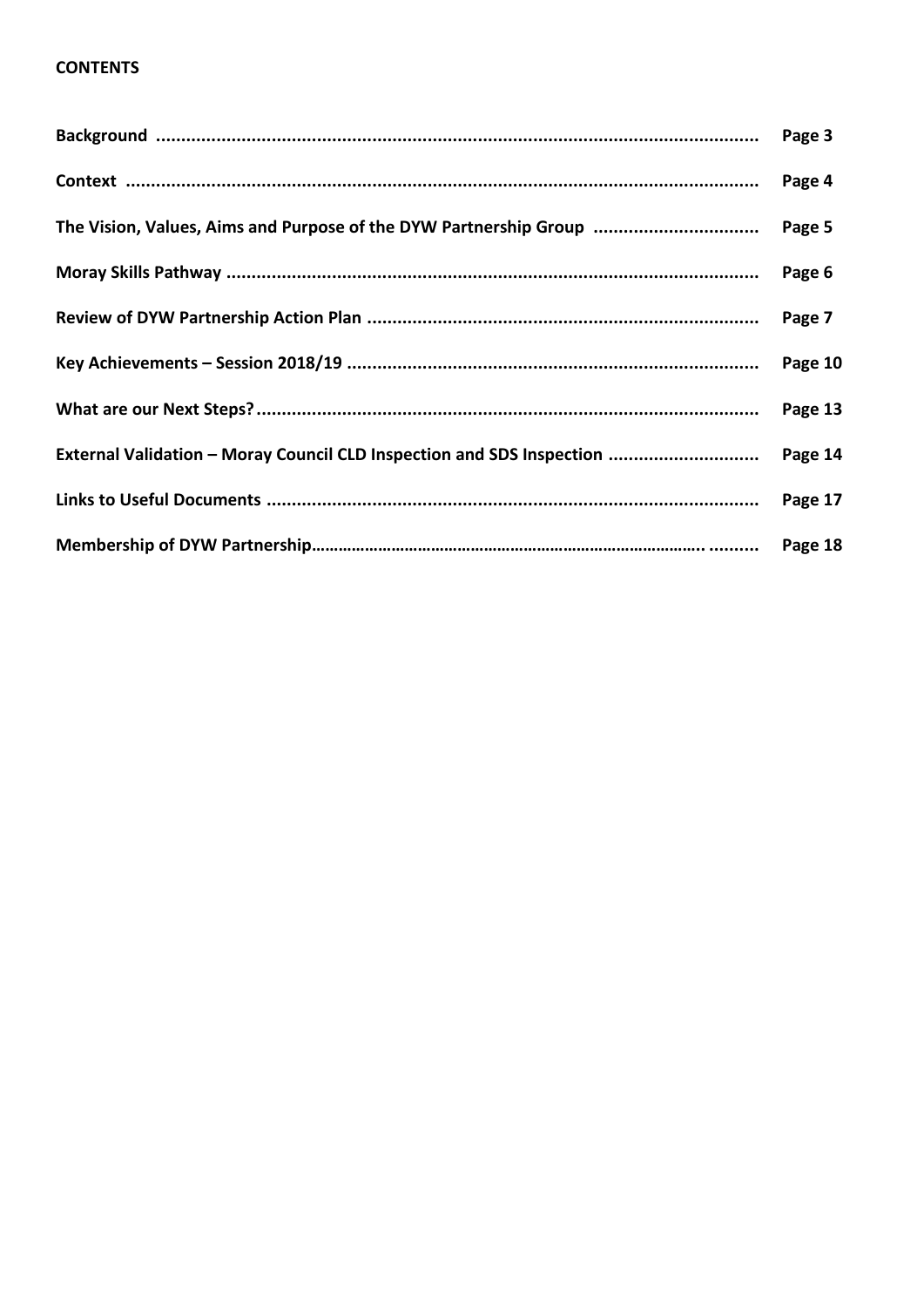#### **BACKGROUND**

Nationally, Developing the Young Workforce (DYW) was published in 2014 as a direct result of a commission under Sir Ian Wood and set out an ambitious set of recommendations.

DYW is a seven-year programme (2014-2021) that aims to better prepare children and young people aged 3–18 for the world of work.

This programme builds on the foundations already in place through [Curriculum for Excellence.](https://education.gov.scot/_layouts/15/Catalog.aspx?Url=https%3A%2F%2Fauth%2Eeducation%2Egov%2Escot%2Fcz%2FPages%2FCurriculum%2Dfor%2DExcellence%2Easpx)

The headline aim of DYW is to reduce youth unemployment by 40% by 2021, this was achieved nationally in 2017.

This has been supported by the establishment of 21 regional groups of which DYW Moray is one, with the key objective to engage employers with education.

Education Scotland and Scottish Government released a suite of key documents in collaboration with SDS and parent and employer representations:

- [Career Education Standards \(3-18\)](https://education.gov.scot/Documents/dyw2-career-education-standard-0915.pdf)
- [Work Placements Standards](https://education.gov.scot/Documents/dyw2-career-education-standard-0915.pdf)
- [School/Employer Partnerships](https://education.gov.scot/Documents/DYW_GuidanceforSchoolEmployerPartnerships0915.pdf)

An ambition of DYW is that education and employers work closely together to equip all young people with the skills and knowledge they will need to flourish in work, and to support diversity in the workforce.

The key measures from the youth engagement strategy were:

- increased uptake of work-related learning from 3-18, including vocational qualifications
- and opportunities for example in Foundation Apprenticeships in the senior phase
- earlier careers guidance available from 2015/16
- new standard for work experience by 2015/16
- new 'pre-apprenticeship' (now known as Foundation Apprenticeships) pilot to help those furthest from the labour market by 2015/16
- all secondary schools to have active partnerships with employers by 2018/19
- all secondary schools to have active partnerships with regional colleges by 2018/19

The collective approach from existing good partnerships allows for the Moray Skills Pathway structure to be supported. An agreed bid to form the DYW Moray employers group was agreed collectively with Moray Chamber of Commerce; from this the DYW Moray regional group was formed in April 2016.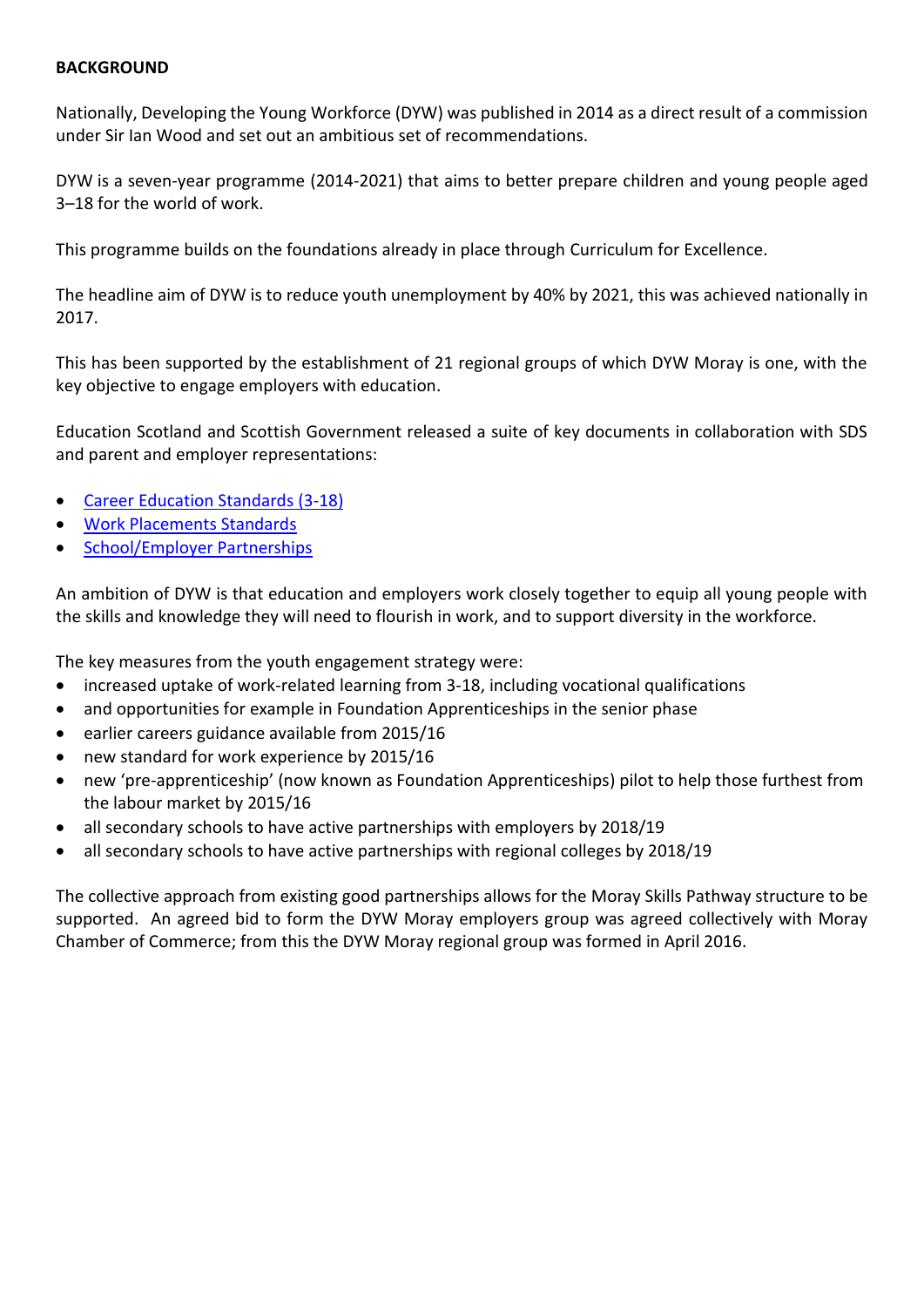## **CONTEXT**

Moray is in the North-East of Scotland and is strategically located between the two cities of Inverness and Aberdeen. In 2018, the Moray population stood at 95520, and in 2017 22902 (24%) of these were between the age of 3-24 years old. Moray has 60 Early Years, 45 Primary schools and 8 secondary schools, learning also takes place through Moray College UHI and through Addition Support Provision. Moray has 3,832 16-19 year olds in the area with 91.2% of them now participating in Education, Training or Work, a 1.4% increase since 2016.

Moray is a mixture of rural and urban communities with Scottish Index of Multiple Deprivation (SIMD) indicators between 2-10, connectivity both in transport and digital area both area which cause barriers to progression.

Moray has an area of 2,238 km<sup>2</sup> and is the  $11<sup>th</sup>$  most sparsely populated area in Scotland; 42.2% of the population live in a rural area and 4.1% live in settlements with fewer than 500 people.

In 2019, Moray's [participation measure](http://www.skillsdevelopmentscotland.co.uk/media/45904/2019_annual-participation-measure-report.pdf) was 91.3% a 1.4% rise from 2017, the national average is 91.8%

Moray College Students (2017/18) presented 69% successful completions in Further Education, with the Scottish average 74.6% and had 1,962 full time/part time students (up from 1,556 in 2012/13).

The qualifications of the working age population in 2018 had 38.5% with NVQ 4+ (Scotland: 44.2%) and 8.2% have no qualifications (Scotland: 9.7%).

The 2019–2029 Moray Economic Strategy was published and supports the Skills Investment Plan (SIP) for the area. Within the SIP, Moray Skills Pathway provides a structured pathway for young people from age 3– 24 years into education, training or work. This coordinated approach links labour market information, learning pathways and local employers with the provision of careers advice and guidance. The Moray SIP is focused on working with Education and Training providers to ensure that there are enhanced curriculum and training opportunities available locally that are aligned to local, regional and national priorities.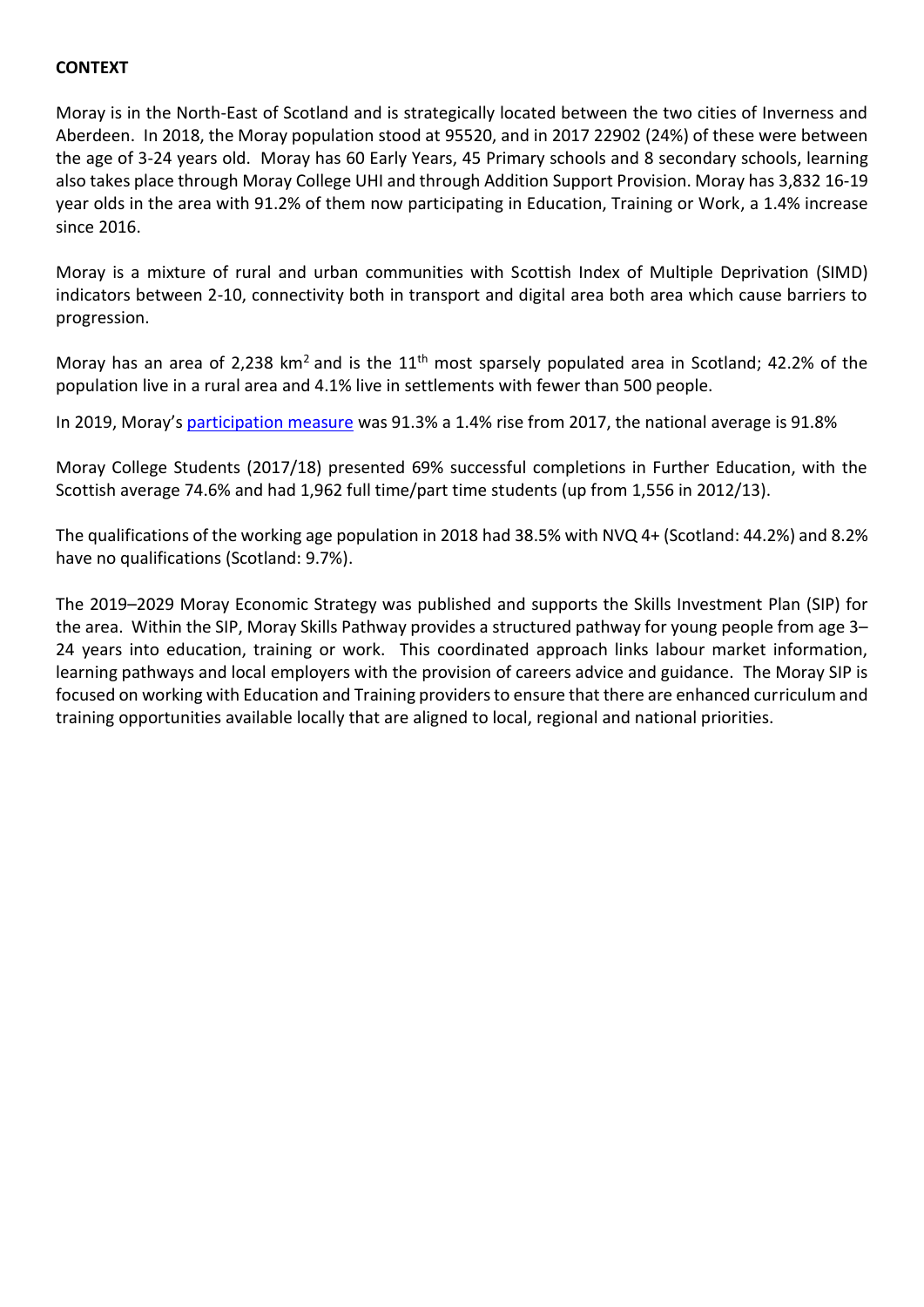## **Vision**

The vision of the DYW Partnership Group is to develop the capacity of all young people in Moray to be successful in their learning, have confidence in their ability, effectively contribute to the school, community and society and able to make responsible decisions now and in the future.

## **Values**

Person-centred values, culture and practice ensures positive outcomes for all Children and Young People in Moray.

## **Aims**

- All young people in Moray throughout the Broad General Education (3-14 years) will have 4 activities with each key sector prior to Senior Phase choices
- There are clear pathways developed for each key sector with young people progressing through these within the Senior Phase and beyond
- An increase in the number of opportunities for young people who may have barriers to employment by addressing inequalities
- A partnership approach to the joint design and delivery of the learning offer within the curriculum
- Science, Technology, Engineering and Maths (STEM) will sit at the heart of the development of the Moray Skills Pathway

### **Purpose**

A proactive partnership approach to provide a framework to ensure young people develop the skills, knowledge and attitudes throughout the curriculum which are required for the workplace thus supporting employers and Moray's growing economy.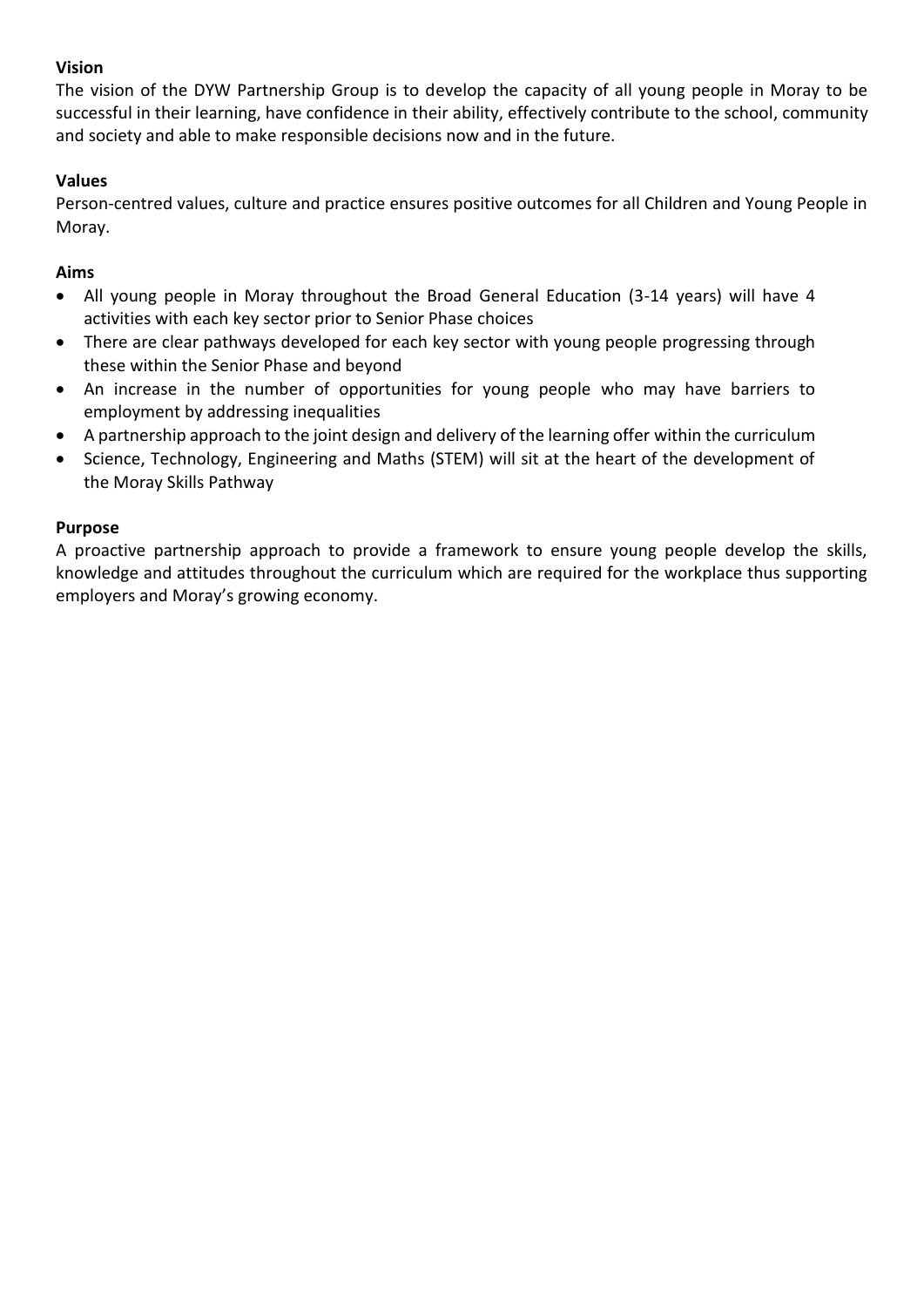#### **THE MORAY SKILLS PATHWAY**

The Moray Skills Pathway is a single framework to progress gainful employment for all young people through offering opportunities to develop the skills, knowledge and attitudes required for the workplace thus supporting employers and Moray's economy. This is achieved through ensuring that all young people, 3-15, have



exposure to at least 4 meaningful engagements with each of the key volume and growth sectors prior to making subject choices and clear pathways within the senior phase and beyond to support each sector and pupils aspirations.

The Moray Skills Pathway is primarily supported by 4 key partners:

- Moray Council
- Moray College UHI
- Skills Development Scotland, Moray
- DYW Moray Regional Group

This supports the delivery of Key Performance Indicators and ensures that entitlements for young people from the Career Education Standards are met.

The 2016-19 growth sectors within the Moray Skills Pathway were:

- Early Learning and Childcare
- Health and Social Care
- **Engineering**
- **Construction**
- Food and Drink/Tourism
- IT and Creative Industries
- Business and Professional Services
- Land Based

In line with the Moray Economic Strategy the proposal for 2019 onwards for growth & volume sectors are:

- Learning and Childcare
- Health and Life Sciences
- Engineering and Manufacturing
- **Construction**
- Food and Drink/Tourism
- Creative and Digital
- Business and Defence
- Land Based

The key outcomes of the sectoral and ASG programmes are:

- Delivery the aims of the Moray Skills Pathway
- Establish the sector network and learn from good practice
- Develop and review activity overview guides
- Plan and delivery sector taster days for S3 students
- Influence senior phase and post school pathways in line with local labour market needs
- Maximise the accreditation of wider achievement
- Actively engage with the Career Education Standards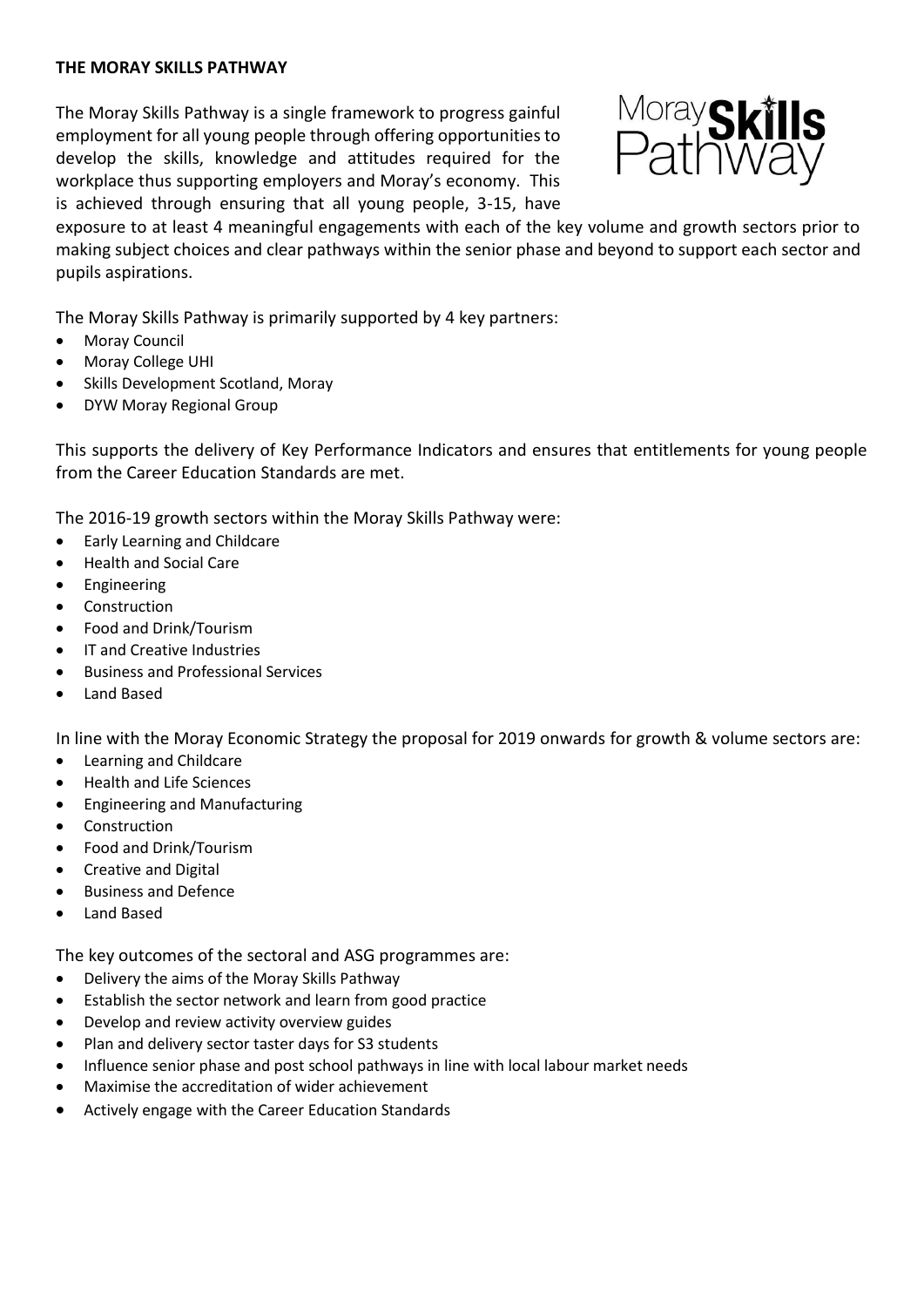#### **REVIEW OF DYW PARTNERSHIP ACTION PLAN**

| <b>THEME</b> | <b>OUTCOME</b>                                                                             | <b>RAG</b> |
|--------------|--------------------------------------------------------------------------------------------|------------|
|              | All children & young people have a pathway profile - 3-24 years                            |            |
|              | All children and young people requiring additional support have a transition plan in place |            |
|              | $-3-24$ years                                                                              |            |
|              | All post-school young people are entitled to have support to ensure they sustain positive  |            |
|              | destinations                                                                               |            |
| Pathways     | Clear pathways established for the 8 key sector for children & young people to progress    |            |
|              | from ages 3-24 years (Moray Skills Pathway Governance)                                     |            |
|              | Key Outcomes Sectoral Programme                                                            |            |
|              | Key Outcomes ASG Programme                                                                 |            |
|              | Increase the number of Work Related Qualifications offered in the Senior Phase             |            |
|              | Pathways are linked to the Skills Investment Plan and Moray's Economy                      |            |

Moray Skills Pathway is embedded in almost all schools with in Moray, the interactions created for the children and young people has given a better understanding of the world of work and are in line with Labour Market information for Moray. Sector Days have been introduced in all Volume and Growth Sector areas for S3 pupils to allow them to make more informed choices in the Senior Phase.

All secondary schools now have embedded pathway planning meetings to support the needs of the learners allowing for individual pathways to be supported.

Through the introduction of Foundation Apprenticeships, widening the schools senior phase offer and creating more bespoke work related learning placements like Career Ready the offer of work related qualifications has broadened.

The My World of Work profile through SDS is available from session 2019/20 and roll out for this has started which should support a significant increase in children & young having a profile. All schools and key partners have access to Moray Skills Pathway, Skills Cards which have been developed over session 2018/19 to support profiling development.

| <b>OUTCOME</b><br><b>THEME</b>                                                                     | <b>RAG</b> |
|----------------------------------------------------------------------------------------------------|------------|
| Our data is accurate – valid and reliable                                                          |            |
| Annual data analysis to identify areas for improvement in line with QI's                           |            |
| Quality<br>ssurance<br>Review data of young people not participating in learning, training or work |            |
| Gathering and learning from Partners Voice (parents/young people/employers)                        |            |
| Robust data sharing agreement between DYW Partnership group                                        |            |

All schools have had training on SEEMIS to support data accuracy particularly in relation to ASN and other equity groups; this data is being used to inform future planning through pathway planning meetings. Through the datahub Moray College UHI is using the data to inform curriculum planning, Moray College report their data to be very accurate.

School leaver data is more accurate and plans are underway to further improve the accuracy of post school data. Employability is embedded in the Local Outcome Improvement Plans (LOIP) with Moray Skills Pathway and Moray Pathways Consortium leading under Education and Employment.

Data sharing is now place between some partners and work is being undertaken to expand this particularly to support equality groups so early interventions can be put in place.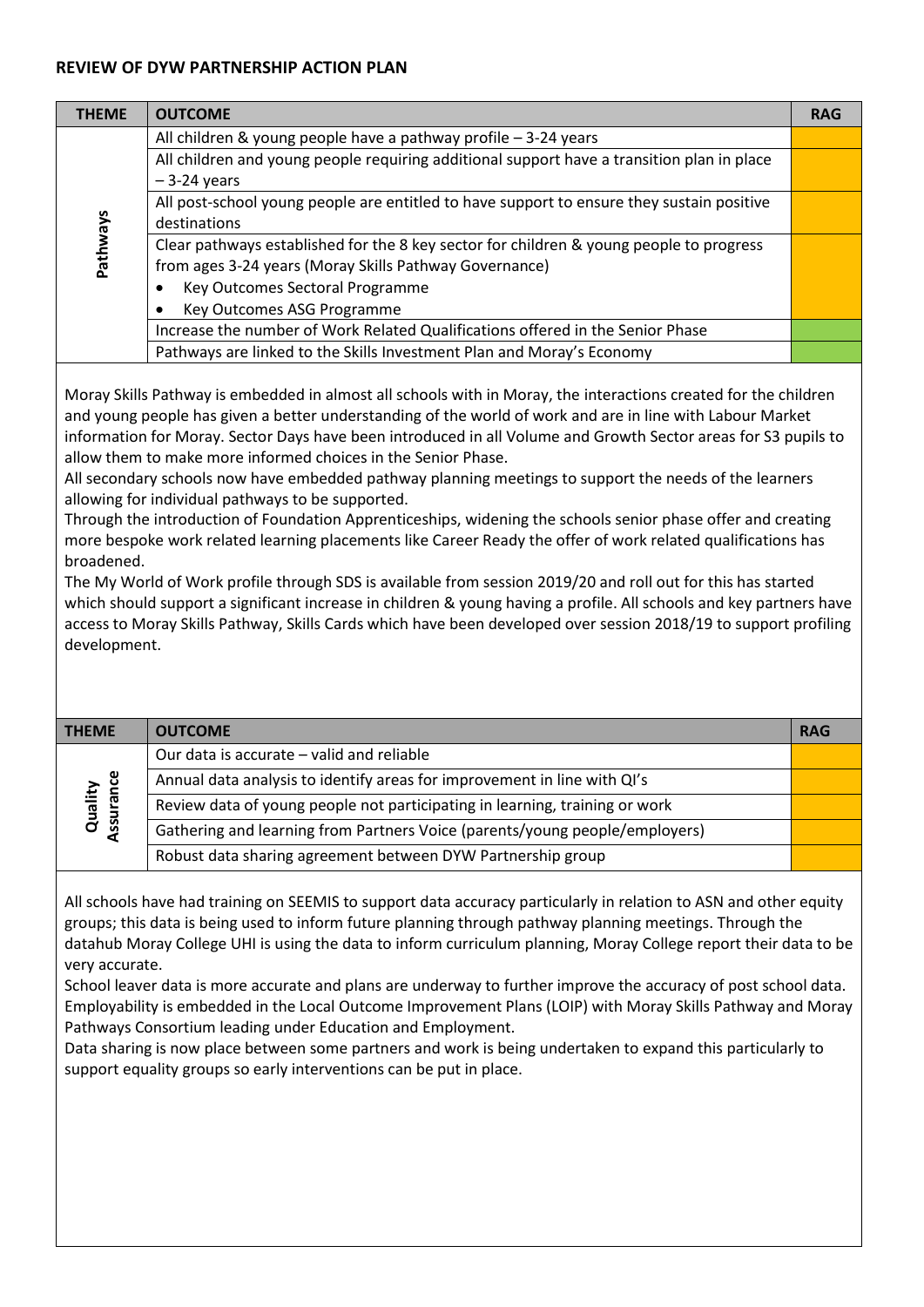| <b>THEME</b>                    | <b>OUTCOME</b>                                                                                                                 | <b>RAG</b> |
|---------------------------------|--------------------------------------------------------------------------------------------------------------------------------|------------|
|                                 | All partners understand the interventions and can access these in a timely manner                                              |            |
| ntion<br>:ntion<br>ω<br>്യ<br>입 | All young people in Moray throughout the BGE (3-14 years) will have 4 activities with each<br>key sector prior to Senior Phase |            |
| Inter<br>& Pre                  | Pilot Authority for Raising Attainment in Science Education (RAiSE)                                                            |            |
|                                 | Parental Engagement                                                                                                            |            |

Moray Pathways website was launched in May 2019 as a one stop shop for all age Employability in Moray. All schools have links through the Moray Skills Pathway to enable networks allowing the 4 interactions in each sector to take place. The Activity Overview Guide template is in place to ensure co-design and co-deliver of activities can take place supporting the Career Education Standard and the Work Placements Standard. The Sector Days and Moray College taster days are available to all S3 students in Moray to support them in making decisions about their senior phase pathways. Through the introduction of the 33pw almost all schools have a more relevant offer within the senior phase supporting young people to achieve and realise individual aspirations and providing pathways supporting young people to achieve these. A fuller data set around the Moray Skills Pathway will be available in Dec 2019, this will allow targeted support to be put in where required, significant work has been done by almost all schools in embedding interventions through the Moray Skills Pathway.

As a RAiSE authority all primary and early year setting had access to training to upskill teachers in the delivery of STEM curriculum, the STEM Strategy for Moray further supports this with STEM in the WORKPLACE and STEM week being embedded in the annual calendar

Children and Young People are developing an awareness and language of skills and have an understanding of how this supports them in their future, in best practice schools are sharing skills development through profiles and annual reports.

While parental engagement was the focus, much more work has been done through community engagement with intergenerational projects, credit union projects, Rotakids, John Muir awards and young people's participatory budget to name a few.

| <b>THEME</b>        | <b>OUTCOME</b>                                                                                         | <b>RAG</b> |
|---------------------|--------------------------------------------------------------------------------------------------------|------------|
|                     | Early identification of pupils experiencing barriers to full participation through Pathway<br>Planning |            |
| Promoting<br>Equity | Gender balance, unconscious bias training                                                              |            |
|                     | An increase in the number of opportunities for young people with barrier to employment.                |            |
|                     | All schools achieved Rights Respecting Schools Awards (RRSA) Bronze level, now known as                |            |
|                     | <b>ROC</b>                                                                                             |            |

All secondary schools now have embedded pathway planning meetings to support the needs of the learners allowing for individual pathways to be supported.

Gender balance and unconscious bias training is on offer to all schools and partners the training has been adapted to be offered to Primary pupils and initial evaluations are very positive.

Funding through Care Experience Attainment Fund has been secured to test a new employability mentoring programme in 2 schools.

Pupil equity funding has been used in almost all schools to develop skills for life, work and learning as well as Health & Wellbeing.

41 schools are now involved in Rights Respecting Schools in Moray, with 8 schools achieved silver and 3gold level.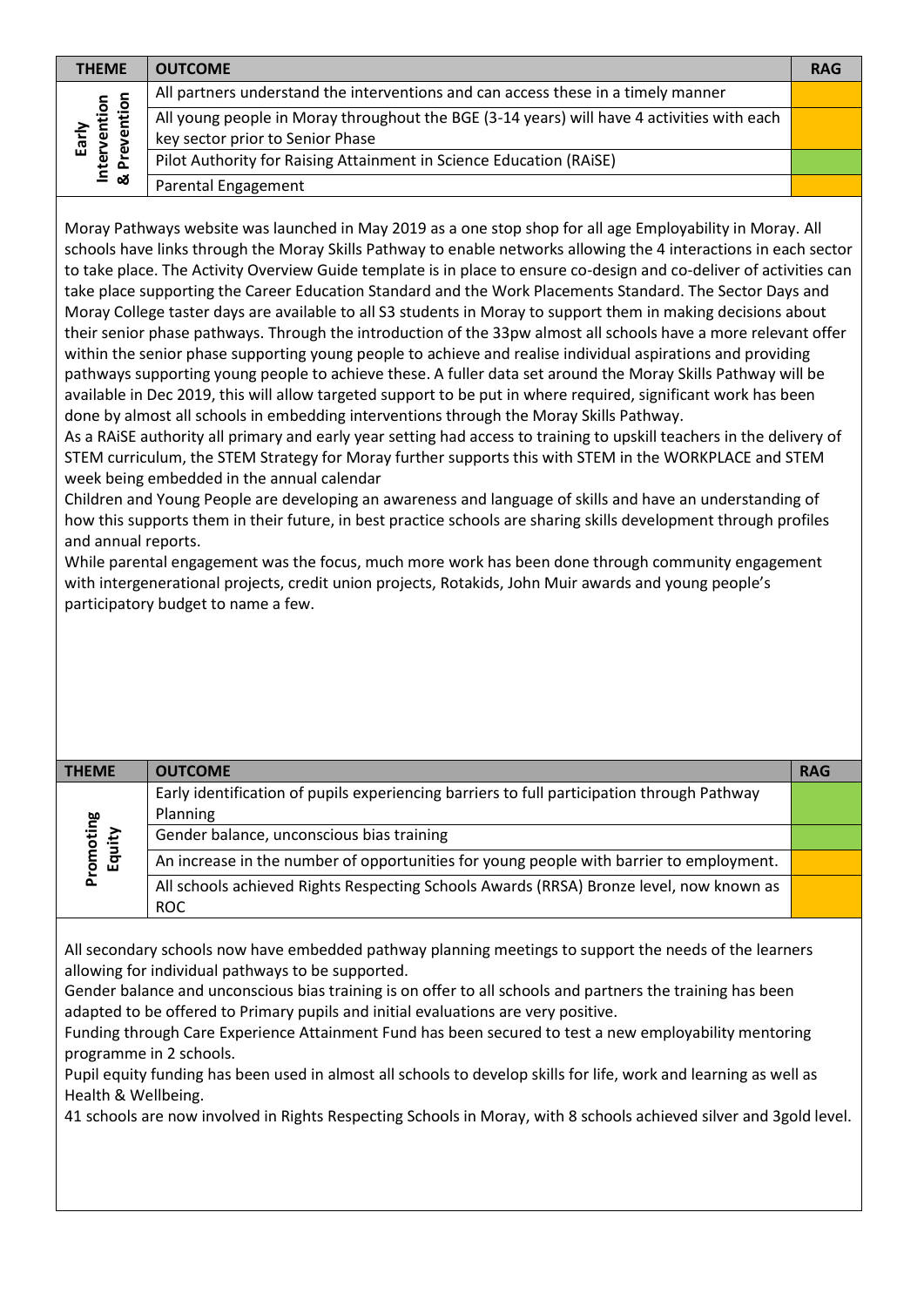| <b>THEME</b>          | <b>OUTCOME</b>                                                                     | <b>RAG</b> |
|-----------------------|------------------------------------------------------------------------------------|------------|
|                       | Shared language between partners to ensure common understanding of vision, values, |            |
| ಯ                     | aims and purpose                                                                   |            |
|                       | Secure a greater understanding of the pathway planning process                     |            |
| Culture &<br>Practice | A partnership approach to the co-design and co-delivery of the learning offer      |            |
|                       | STEMD rich economy and curriculum in Moray                                         |            |

The Moray Skills Pathway is a shared strategy across the partnership to ensure all partners have a common approach.

Significant work has been done to support schools to implement Pathway Planning which involves key partners, through close partnership working with Skills Development Scotland both schools and college has improved their data.

Following the introduction of the 33period week a short life working group of all key partners worked to develop a better learning offer, this is still in development and aligned to the Labour Market Information available. In seeking a diverse and partnership approach, DYW Partnership group has established some good workforce connections within the third sector, and continues to work with tsiMoray, to see where new opportunities for employers and for young people may be developed. Third Sector representation is evident in at least five of the growth sectors and scoping exercises are ongoing, so that new opportunities can emerge.

Moray has a partnership STEM strategy which fully supports the Moray Skills Pathway, this has seen significant additional offers being made.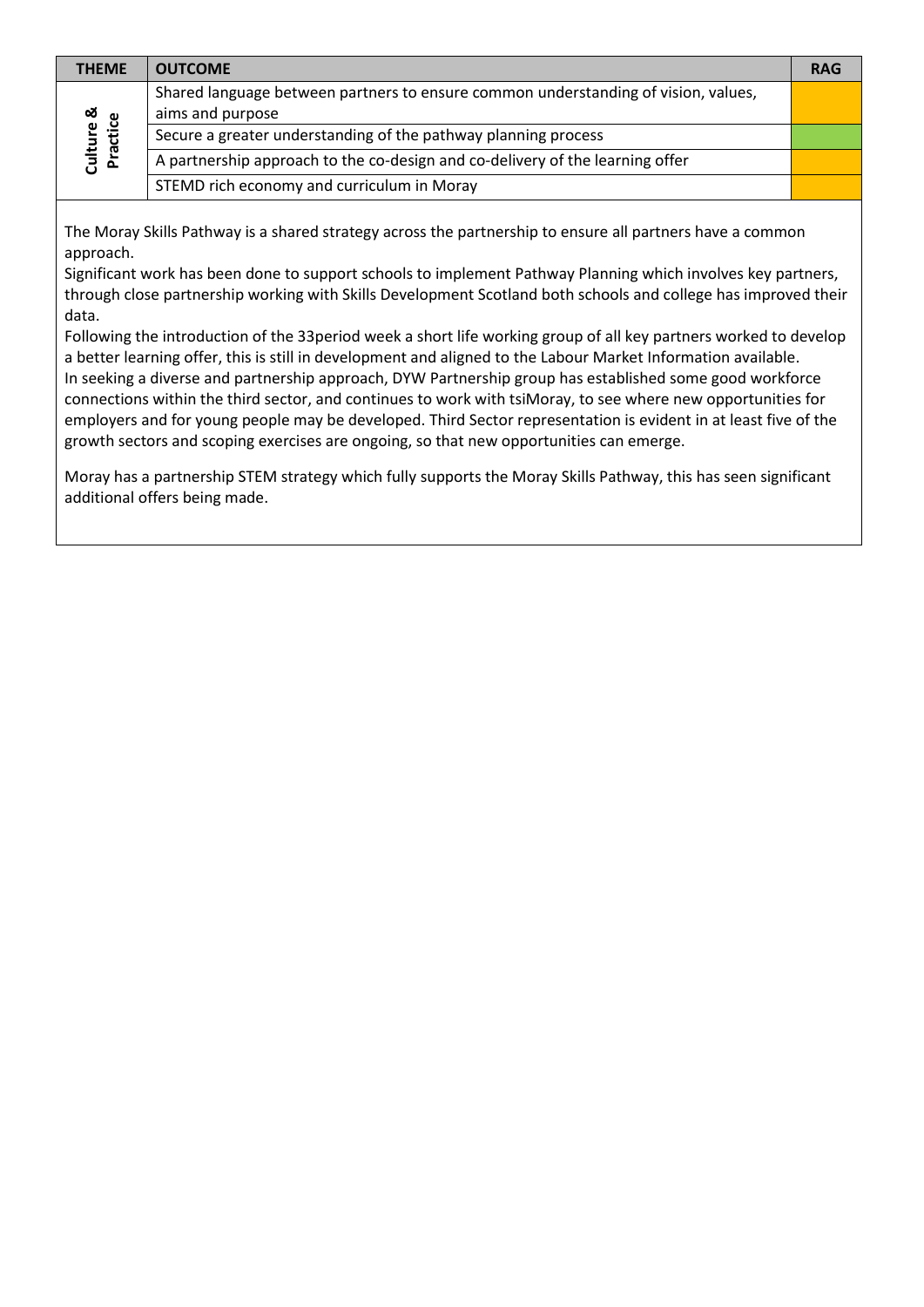#### **KEY ACHIEVEMENTS**

- **All schools** involved in Career Education Standards in service training delivered through partnership, upskilling all in Local Labour Market information.
- STEM in the workplace delivered in partnership with RAF Lossiemouth and Moray Council in year 3 had **every P6 pupil** (1200) attend over the 3 days, sponsorship from Veolia UK we offered equity for transport.



• **634** S3 pupils attended Sector days over the course of 2018/19 all employer led through the Moray Skills Pathway

- Through Creativity funding 80 early years setting have received a **Talking Tub** which supports the 8 keys sectors and allows child led discussion around skills for work, this fund has also supported the development of **Moray Skills Pathway Skills Cards** supporting profiling and learning conversations in primary, secondary and post school.
- Career Ready is now embedded in **all 8 secondary schools** with annual growth in both students and companies supporting.

| Programme Year | Young People             |
|----------------|--------------------------|
|                | Graduated/Participating. |
| 2014 - 2016    | 22                       |
| 2015 - 2017    | 28                       |
| $2016 - 2018$  | 36                       |
| 2017 - 2019    | 39                       |
| 2018 - 2020    | 44                       |
| 2019 - 2021    | 55                       |



- Pathway planning for all S3-S6 pupils in place in all secondary schools involving school/college links **to support our most vulnerable and disengaged young people**.
- Employer engagement supporting education has increased, in **2018/19 158 employer engaged, 84 collaborated and 17 employer influenced**.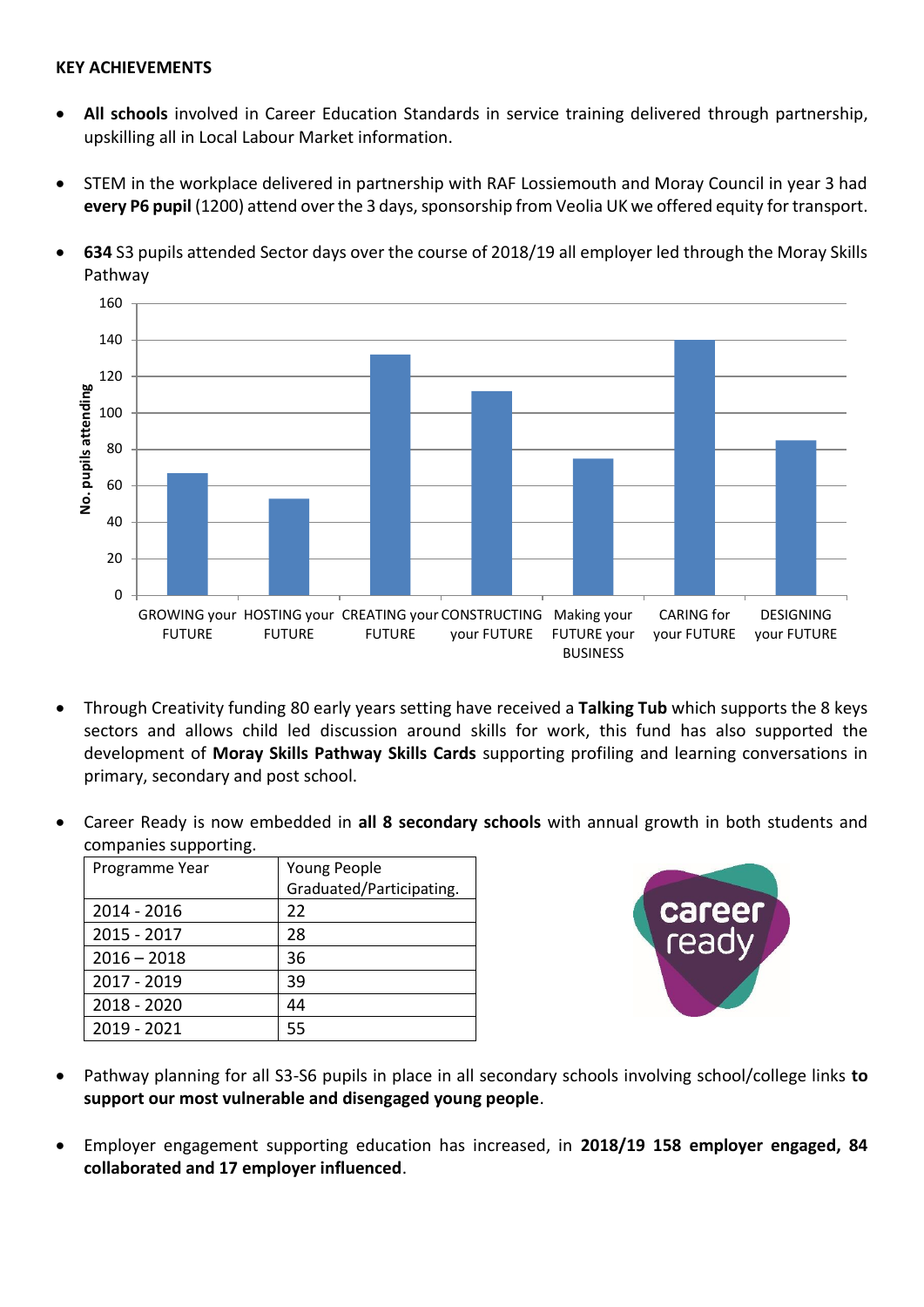- The number of Work Related Learning placements are available, currently on the Work-it database **845 placements** are available nearly all placements are now individual to the learner and vary from week placements, day a week placement to more significant blocks of time in the workplace.
- All S3 pupils from all 8 secondary schools attended taster days at Moray College UHI, to ensure they understand the options available throughout the Senior Phase.
- All secondary schools are involved in partnerships with Moray College UHI, the courses range from N5, H and Advanced Higher to vocational courses.

| 2017<br>$\overline{\phantom{0}}$<br>--- | $\sim$ $\sim$ $\sim$<br>-- | $\mathbf{a}\mathbf{a}\mathbf{a}\mathbf{a}$<br>້<br>-~ |
|-----------------------------------------|----------------------------|-------------------------------------------------------|
| 210<br>- 545                            | 386                        | $- - -$<br>"<br>⇥◡▵                                   |

Further breakdowns are below:

Foundation Apprenticeships are offered in 6 of the 11 frameworks in line with the key sectors, the offer is increasing annual.

| <b>Foundation Apprenticeship</b> | $2017 - 18$ | $2018 - 19$ | $2019 - 20$ |
|----------------------------------|-------------|-------------|-------------|
| <b>Business Skills</b>           |             | 6           | 10          |
| Children & Young People          | 6           | 14          | 23          |
| Healthcare                       | 10          | 15          | 29          |
| Creative & Digital Media         |             | ٩           | 18          |
| Hardware & System Support        |             |             | 5           |
| Engineering                      |             |             | 5           |
| Total                            | 23          | 44          | 90          |

Senior phase pathways in secondary schools have broadened the range of work related qualifications offered to pupils, these include NPAs and Skills for Work courses. Over the course of 3 years the uptake has increased.

| $\sim$<br>2017<br>_<br>--- | $\sim$ $\sim$ $\sim$<br>ᅩ◡ᅩ<br><u>_v_v</u> | $\cdots$<br>.<br>. .<br>∠∪<br>∼∽∽ |
|----------------------------|--------------------------------------------|-----------------------------------|
| 190                        | $\Omega$<br>TO V                           | $\sim$ $\sim$ $\sim$<br>تے ہے     |

All secondary schools are involved in partnerships with Moray College UHI, the courses range from N5, H and Advanced Higher to vocational courses

| 2017<br>2040<br>∠∪⊥∪ | 2010<br><b>LUIU</b><br><u>___</u> | $\mathbf{a}\mathbf{a}\mathbf{a}\mathbf{a}$<br><u>___</u><br>2013<br>∠∪∠∪ |
|----------------------|-----------------------------------|--------------------------------------------------------------------------|
| 349                  | 386                               | $ -$<br>⇁◡▵                                                              |

- Primary and Secondary pupils **are increasingly being provided** with opportunities to engage with local employers; evidence abounds in this area through school newsletters, Twitter feed and school webpage activity, further data capture is done by the schools to ensure all young people have a broad range of experiences.
- All secondary schools and more primaries are promoting My World of Work in Moray through PSE, UPS and parental engagement sessions. During session 2017/18, 3606 young people in Moray secondary schools were active users of My World of Work (**77% of Moray young people which compares to 74% nationally**)
- Moray schools and partners are promoting a **range of pathways** post-school including the apprenticeship family through pupil and parent engagement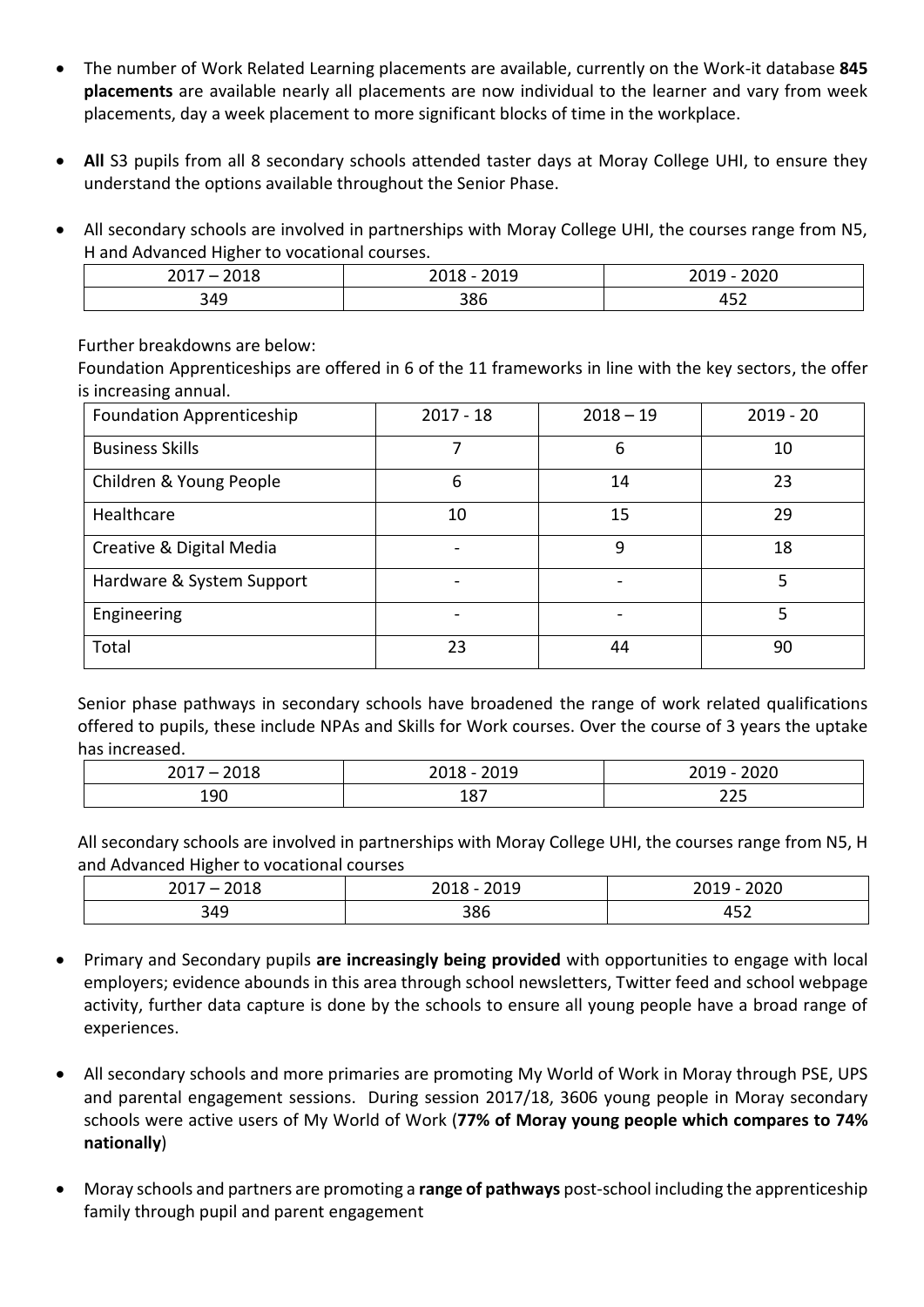- The **#nowrongpaths** campaign which has been led by DYW Moray takes place annually in August and was supported by a wide variety of employers.
- A large number of work place visits have taken place for educators and other partners as **CLPL** to support their understanding of Morays Economy and Skills for Work required by young people.
- The DYW Moray Board represents a wide range of local employers, local authority officers, partners and college representatives. During session 2018/19 there was **16 active** board members.
- All secondary schools have agreed an additional block of time in addition to the traditional Wednesday (Moray College UHI Senior Phase day) to enable **consortia approaches** to delivery.
- All National 4 pupils are offered an Employability programme, **Meaningful May** for the duration of exam leave – this includes a 2 week work related learning placements. Through this pupils gain the Nat 4 employability award and the Nat 4 Work placement unit. Over the **4 years 393 young people** have been part of the programme.
- There has been an increase in engagement with schools at job centres and for post-school young people through **employability programmes**.
- In seeking a diverse and partnership approach, the Moray Skills Pathway has established some **good workforce connections within the third sector**, and continues to work with tsiMoray, to see where new opportunities for employers and for young people may be developed. Third Sector representation is evident in at least five of the growth sectors and scoping exercises are ongoing, so that new opportunities can emerge – there has been significant increase in engagement with schools.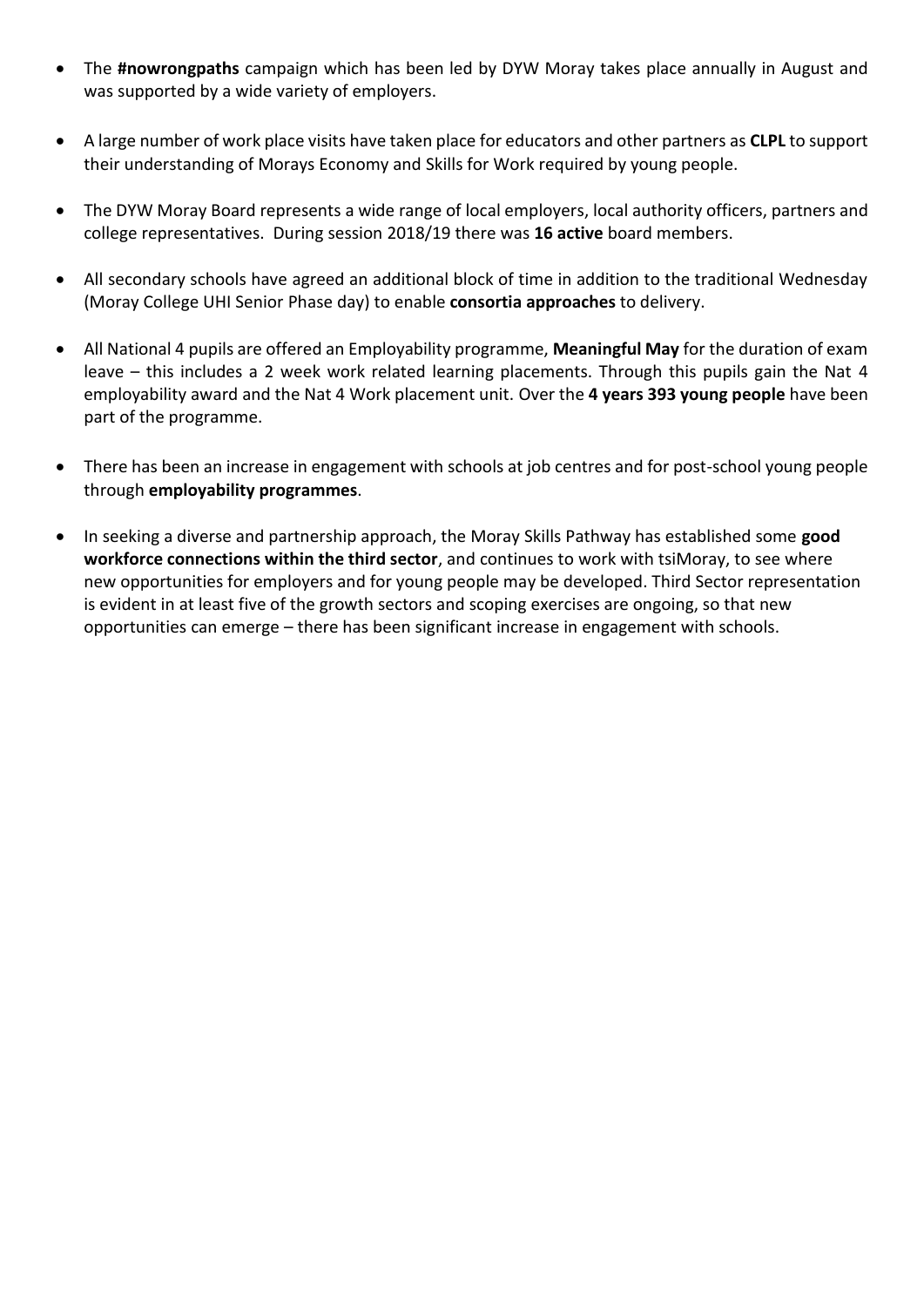#### **WHAT ARE OUR NEXT STEPS?**

- Equity of access to the breadth of the senior phase offer across Moray continues in terms of:
	- Transport and access to partner institutions and employers for all schools
	- Availability of teacher/lecturer staff capacity to deliver STEM subjects
	- Variable size of senior phase cohorts within the 8 Moray Schools
	- Technology issues which have prevented timely progress of digital and VLE opportunities
- Development of a Moray Skills Progression to support Profiling and Reporting
- Development of pupil owned profiles that allows all young people to understand skills, next steps and where it might lead them
- Continue to develop the range of work related qualifications on offer to learners.
- There are a limited number of large businesses in Moray; only 10 are classified as large, making interactions with and coordination of a large number of Small and Medium Enterprises a challenge. This makes the coordination of Sector and ASG meetings a challenge in many of the sectors; consideration to be given how this can be addressed.
- School buildings not fit for purpose to deliver a number of industry-focussed courses in schools; progress re consortia approaches and partnership working to support this initiative.
- Teaching staff require further training and development for industry focussed courses.
- Gender stereotypes remain very strong within Moray communities; further roll out Gender bias training to schools, partners and employers.
- Clear data on the impact of DYW activities in equality groups is lacking; there is some additional tracking and analysis being undertaken in this area.
- Enterprise building and self-employment skills could be more fully developed within all stages of the curriculum; consider school and partner approaches for this within BGE and also senior phase, aligning to Moray Skills Framework.
- Support mechanisms for young people with limited support, challenge and networks at home are limited, particularly for young people who are care experienced and other equality groups. Evaluate the actions within the Corporate Parenting education and employability action plan sub group.
- Deliver and evaluate the new Mentoring Young Talent (MYT) employability programme. This programme is being tested out in session 2019/20 with S3 pupils in Elgin High School and Buckie High School. This will be provide group work, work related learning and 1:1 mentoring support to care experienced and other disadvantaged young people.
- Range of courses that meet the young persons need/work based learning reacts to the need of young people; schools to be more responsive, using a range of data to be able to develop this at an early stage.
- Ensure all courses and curricular pathways lead to a positive sustained destination.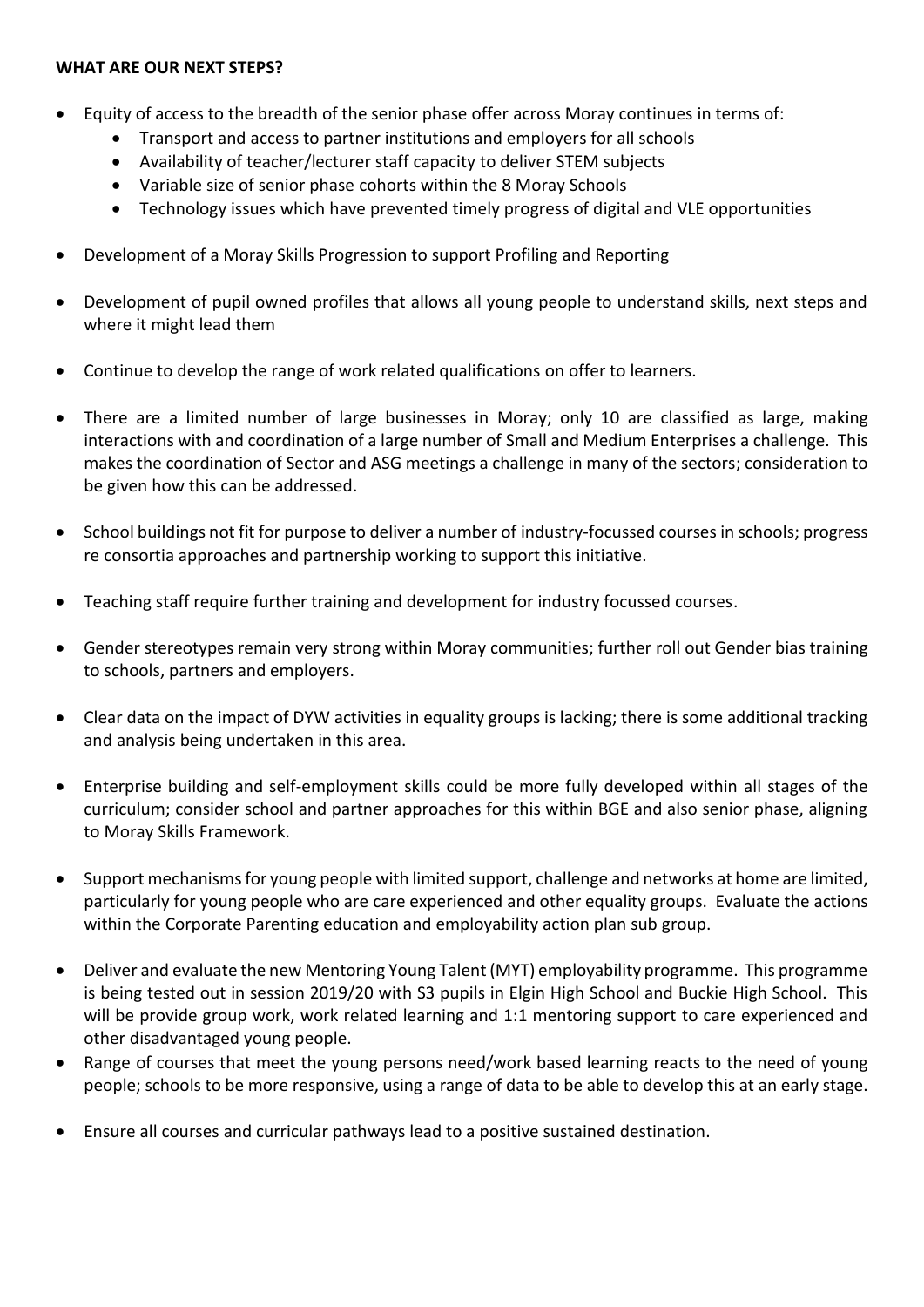#### **EXTERNAL VALIDATION**

#### **Moray Council – CLD Inspection**

In April 2018, HM Inspectors published a report on community learning and development (CLD) in Moray Council and in the Buckie area and to a lesser extent Portknockie, Cullen, Findochty and Portgordon. A further monitoring visit was carried out in October 2018.

This report extract is based on a continuing engagement which was carried out in March 2019.

… "During this visit we met with a range of staff, volunteers and partners. We focused on the areas for improvement identified in the original inspection. As a result, we were able to find out how well partners across the authority are now working together to support learners and communities to improve life chances CLD work across the Buckie area remains good overall.

… Young people in Buckie High School continue to gain important life skills through a range of youth work programmes. Increasing numbers are gaining awards although there is scope to better track and monitor this.

… High numbers of young people attend the primary transition programme and the Steps to Work group are improving skills and confidence. Young people facing challenges enjoy good support from the Activity Agreement programme. Several are gaining awards as a result.

… Community groups across Buckie continue to thrive. Several are tackling social isolation and improving health and wellbeing. Those seeking to secure community asset transfer are well supported by Community Support Unit (CSU) staff. Volunteers are now improving local community facilities such as the Cullen Men's Shed. The Lampie Hoose, Buckie Community Theatre and the Well Park Road group all engage well with their local community and enhance the volunteering offer."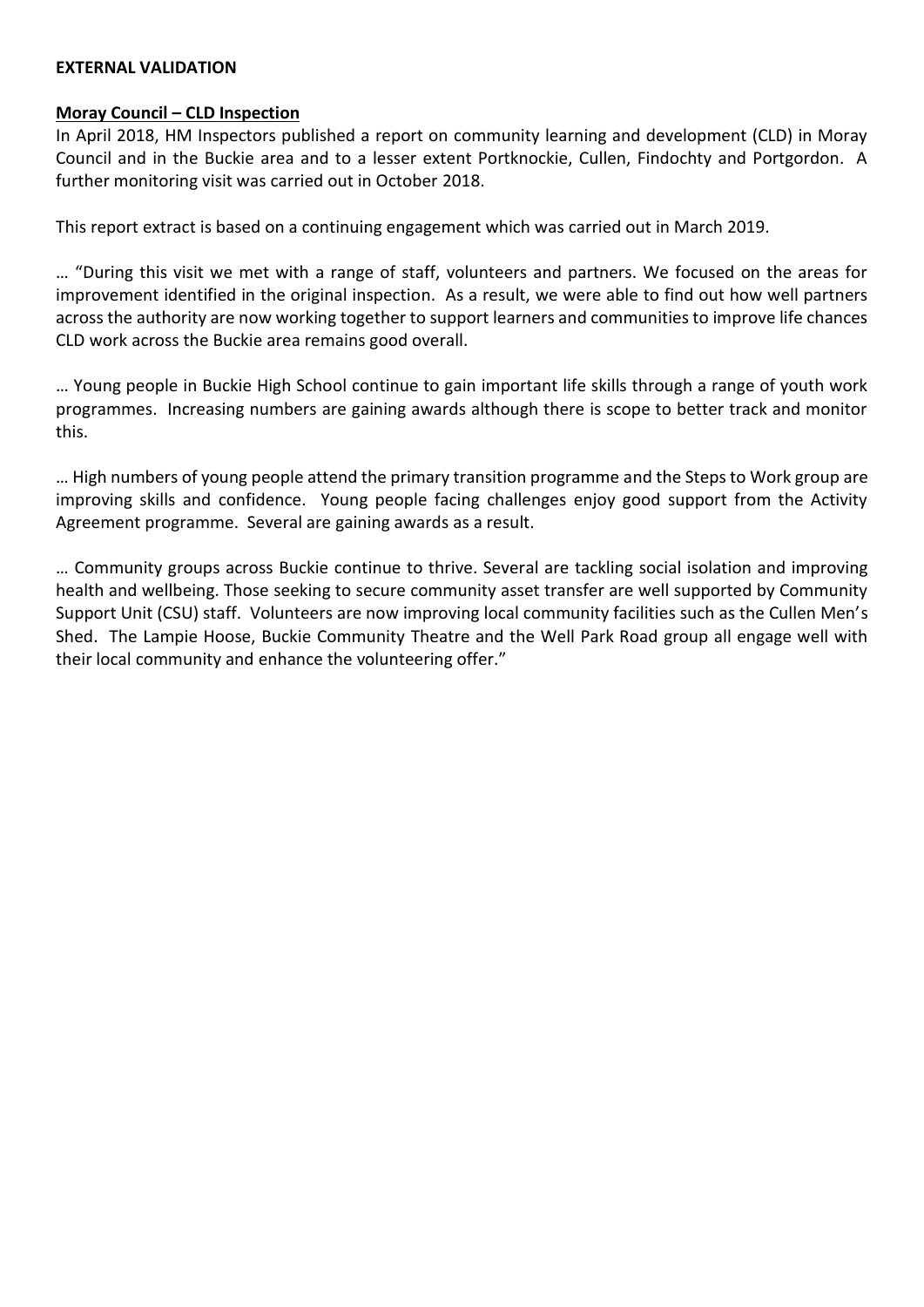## **Moray SDS – CIAG Inspection**

The external review by Education Scotland took place between 10 and 14 September 2018. The review focused on Career Information, Advice and Guidance (CIAG) services delivered by Skills Development Scotland (SDS) in Moray.

The main findings which relate to the DYW Partnership Group Action Plan are noted below.

## Customer progression and achievement

- In all schools in Moray, careers staff are highly accessible and deliver a flexible service. All young people value the support they receive to make decisions about pathways and future career choices
- The percentage of targeted S4-S6 pupils receiving coaching guidance with two or more Career Management Skills (CMS) assessments showing improved CMS, has increased significantly over the last three years and is now above the minimum expectation
- The proportion of P7-S1 pupils receiving a group engagement has improved significantly over the last two years from 35% to 97%, and is now above the national performance figure
- The percentage of S2-S3 pupils making subject choice with a one-to-one engagement has increased significantly from 25% in 2016-17, to 90% in 2017-18
- Overall, the percentage of secondary school pupils in Moray with a My World of Work (MyWoW) registration is above the national performance figure
- The percentage of Next Steps customers supported by SDS, progressing to learning, training or work is 62%. This is above the minimum expectation of 50%
- The percentage of Next Steps customers supported by SDS, progressing to learning, training or work, sustaining for six months is 61%, above national performance level of 58%

## Delivery of key services

- Pathway Planning meetings are supported well by SDS staff to support transition planning, particularly for those customers at risk of not entering a positive destination on leaving school
- Strong links between school and SDS staff in the development and the promotion of the Moray Skills Pathway, are effective in supporting further employment and training opportunities for pupils in Moray
- The use of skills profiling for all third year pupils in secondary schools, has increased their awareness of the importance of developing and using their CMS as they progress through school to plan for their future opportunities
- There are strong relationships between careers staff and school guidance teams which ensure timely and effective referrals for pupils, in accordance with their individual needs
- The delivery of services by careers staff helps pupils to explain confidently, the importance of developing their CMS, to understand the vocabulary of the CMS framework, and relate it to examples where they have developed relevant skills
- The area team contribute to both the planning and delivery of opportunities for targeted S4 pupils. For example, the Meaningful May programme includes a range of appropriate activities to assist young people in further developing their CMS and their knowledge of the world of work.

## Management of service delivery

SDS staff have worked well with local schools to raise awareness of the importance of accurate data capture within management information systems (MIS). Schools are now more aware of the importance of the Data Hub in planning for positive destinations

## Area of Excellent Practice:

- There is one example of excellent practice identified during the review.
- The use of targeted, seasonal Activity Agreement programmes to support vulnerable young people to progress to a positive destination.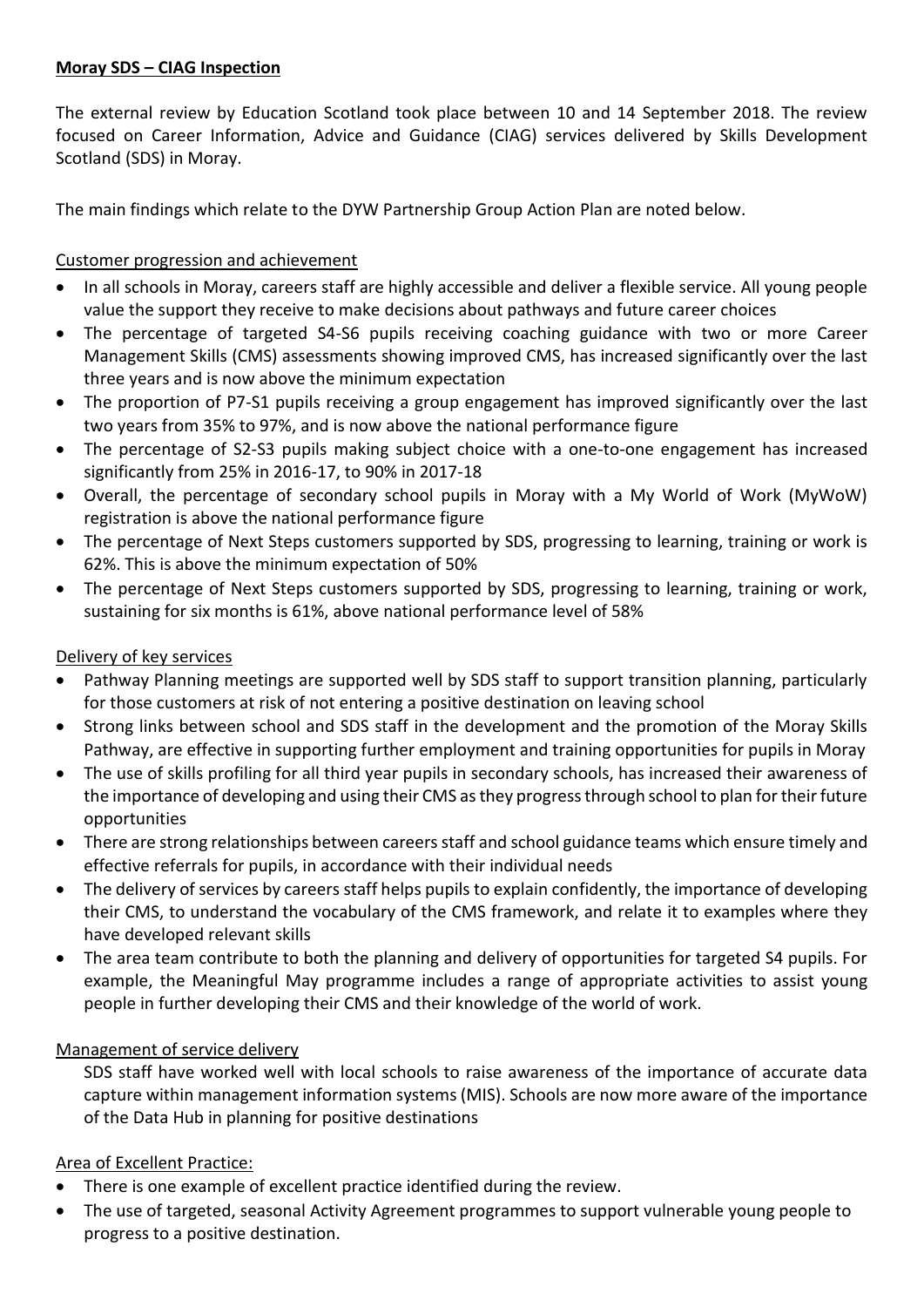- Activity agreements are individualised programmes, designed to allow young people, who are at risk of not entering a positive destination on leaving school, to develop their skills and confidence. Through engagement in a variety of activities, young people are supported to prepare for employment, training, education or volunteering. The majority of young people who are referred to an activity agreement experience barriers to progression, such as lacking in confidence, having low self-esteem, or experiencing social anxiety. Due to the nature and complexity of these support needs, many are initially difficult to access or have problems sustaining engagement.
- In Moray, the activity agreement programme is delivered on an individual basis. Staff from SDS and partners identified that this approach proved difficult to sustain during peak times, particularly for referral of school leavers in May or December. In response to the unmet need of this targeted group of post-school customers, SDS careers staff and Activity Agreement co-ordinators, led the development of an innovative new approach. The revised programmes, based on seasonal provision, is planned to coincide with peak demand, such as with summer and winter school leavers.
- A more coordinated and systematic approach, builds on and utilises, the resources and skills of a range of partners. These include SDS careers staff, The Moray Council community learning and development team, and a range of employability providers, to broaden the number of activities available to customers. The introduction of a group-based approach supports young people well to develop both as individuals, and as part of a team, to gain new skills and build confidence. This approach also allows careers staff and other support agencies, to keep in touch more easily with traditionally hard-to-reach customers. Regular access to a range of key staff is supporting young people well to discuss and review their progress and plan for their next steps. In turn, careers staff and other agencies can intervene quickly if required, to provide additional, individualised support.
- Engagement with the new programme supported 24 young people to access tailored CIAG services, develop their CMS, and build and improve their self-confidence. The programme is successfully supporting these vulnerable young people to enter a positive destination, with 80% of those who started the programme progressing to either further education, training or employment.
- Feedback from young people who have engaged with the new programme is very positive. Some of the young people involved describe their experience in the following short film clip: [https://vimeo.com/261092692.](https://vimeo.com/261092692)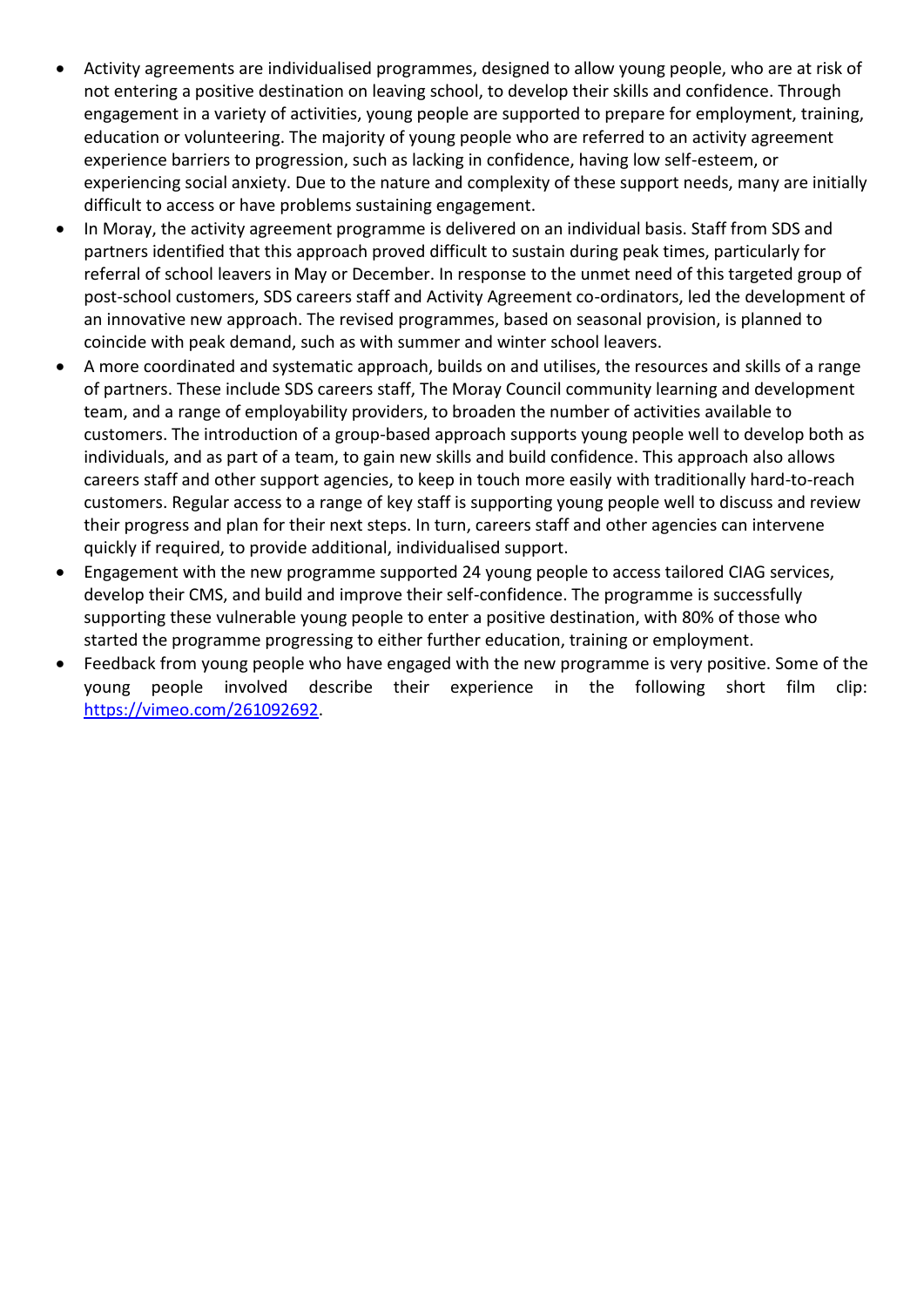## **LINKS TO USEFUL DOCUMENTS**

National Improvement Framework

[https://www.gov.scot/publications/2019-national-improvement-framework-improvement-plan-summary](https://www.gov.scot/publications/2019-national-improvement-framework-improvement-plan-summary-document/)[document/](https://www.gov.scot/publications/2019-national-improvement-framework-improvement-plan-summary-document/)

Moray 10-Year Plan - Local Outcomes Improvement Plan (Loip) – Moray 2027 <http://www.moray.gov.uk/downloads/file119323.pdf>

Corporate Plan

<http://www.moray.gov.uk/downloads/file119976.pdf>

Regional Improvement Collaborative – Northern Alliance Workstreams <https://northernalliance.scot/>

Moray Children's Services Plan 2017-2020 <http://www.moray.gov.uk/downloads/file112627.pdf>

Moray Economic Strategy 2019-2029 <http://www.moray.gov.uk/downloads/file123287.pdf>

Moray Community Planning Partnership – Community Engagement Strategy [Moray CPP Community Engagement Strategy](http://www.moray.gov.uk/minutes/data/CB20171207/7.%20Community%20Engagement%20Strategy.pdf)

DYW – Youth Employment Strategy <https://www.gov.scot/publications/developing-young-workforce-scotlands-youth-employment-strategy/>

No One Left Behind – Scottish Government [https://www.gov.scot/publications/one-left-behind-next-steps-integration-alignment-employability](https://www.gov.scot/publications/one-left-behind-next-steps-integration-alignment-employability-support-scotland/)[support-scotland/](https://www.gov.scot/publications/one-left-behind-next-steps-integration-alignment-employability-support-scotland/)

DWY – Education Scotland [https://education.gov.scot/scottish-education-system/policy-for-scottish-education/policy](https://education.gov.scot/scottish-education-system/policy-for-scottish-education/policy-drivers/Developing%20the%20Young%20Workforce%20(DYW))[drivers/Developing%20the%20Young%20Workforce%20\(DYW\)](https://education.gov.scot/scottish-education-system/policy-for-scottish-education/policy-drivers/Developing%20the%20Young%20Workforce%20(DYW))

Education Scotland - Moray CLD Inspection Report – Continuing Engagement <https://education.gov.scot/assets/contactorganisationinspectionreports/cldmoraycouncil100619.pdf>

Education Scotland - Moray SDS CIAG Report <https://education.gov.scot/assets/contactorganisationinspectionreports/morayciag091118.pdf>

15-24 Learner Journey Review <https://www.gov.scot/publications/15-24-learner-journey-review-9781788518741/>